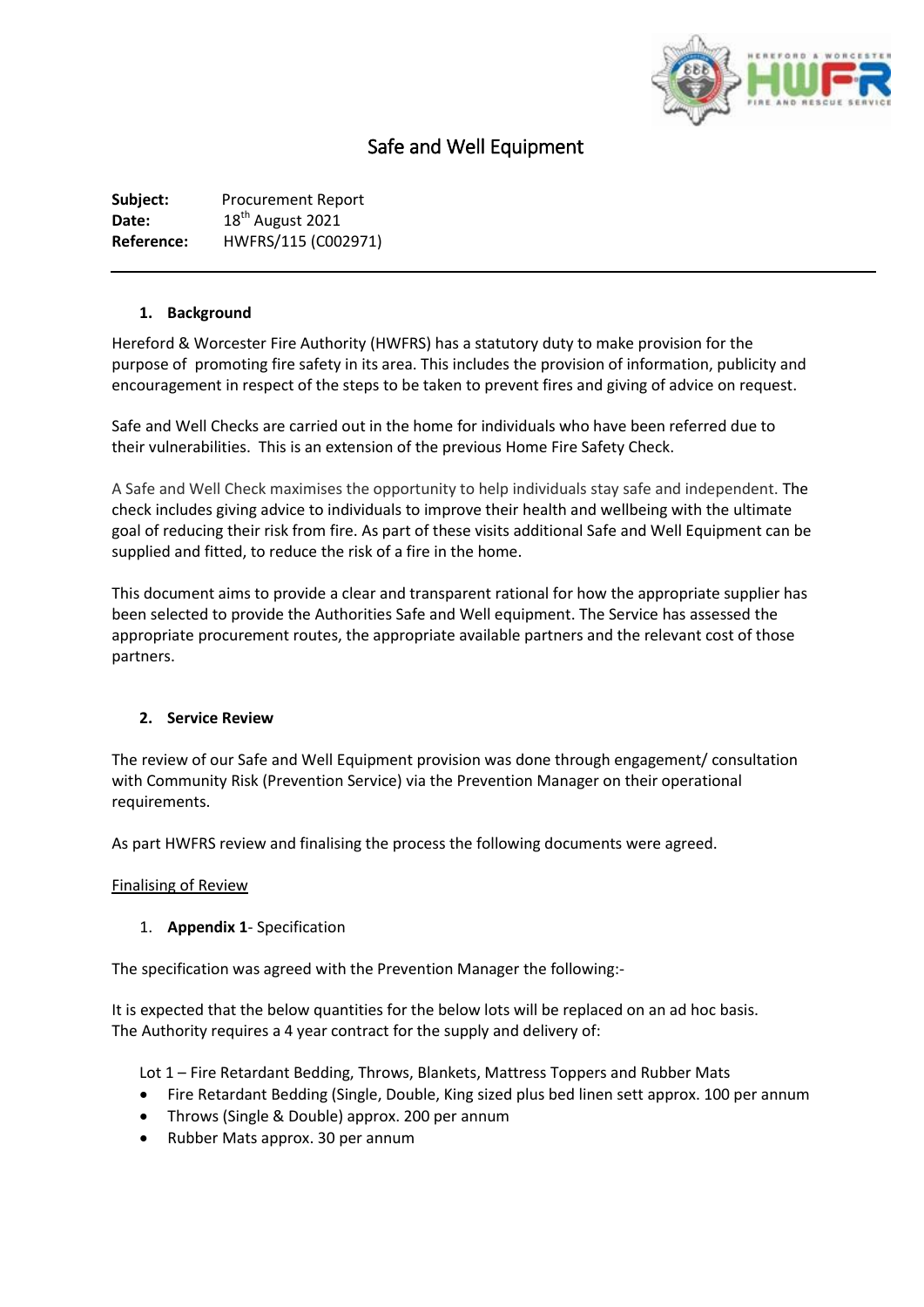Lot 2 – Clothing

• No current requirement

## Lot 3 – Home Security Equipment

- Blanking Plates approx. 400 per annum
- External Mailbox approx. 200 per annum (Option A)
- Arson proof letter bags approx. 50 per annum
- Internal Lockable letter box cover (flaplocks) approx. 150 per annum

Lot 4 – Home Safety Equipment

Not Awarded as part of the Framework

Lot 5– Moveable Personal Protection Systems

No current requirement

Lot 6- Rubber Matting

No current requirement

This multi-supplier framework agreement has been awarded by West Midlands Fire and Rescue Authority for the supply and delivery of safe and well equipment. The framework agreement is accessible by all UK Fire and Rescue Services.

#### **3. Procurement**

The framework agreement went live from  $19<sup>th</sup>$  April 2021 for a period of four years until  $18<sup>th</sup>$  April 2025, prices are fixed for the duration of the framework. **Appendix 2**- User Guidance

The Framework Agreement is split into three multi supplier Lots:

#### **Lot 1 Fire Retardant Bedding, Throws, Blankets and Mattress Toppers**

- 1. Thomas Kneale & Co Ltd
- 2. Gailarde Limited

### **Lot 2 Clothing**

- 1. Able 2 Wear Ltd
- 2. Thomas Kneale & Co Ltd

### **Lot 3 Home Security Equipment**

- 1. Blockabox Ltd
- 2. Solon Security Ltd

### **Lot 4 Home Safety Equipment**

1. Not Awarded

#### **Lot 5 Moveable Personal Protection Systems**

1. Surefire Services Ltd

#### **Lot 6 Rubber Matting**

1. Thomas Kneale & Co Ltd

Direct call-off orders can be placed with Suppliers. Fire Services will be able to determine which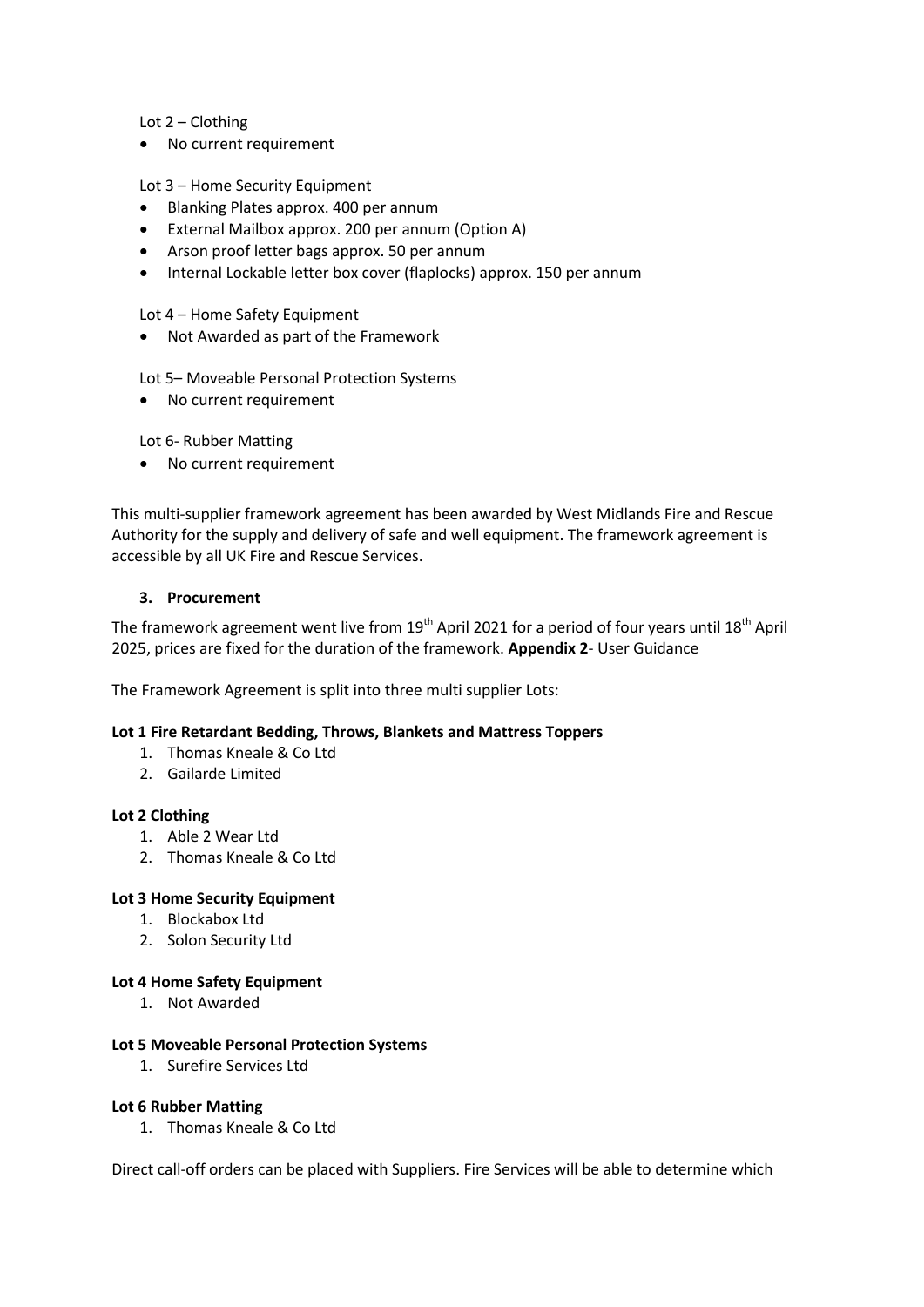Suppliers' offer best meets their requirements from the information supplied by the Framework owner and should place a call-off order with that Supplier without reopening competition.

Examples of selecting which supplier best meets Fire Services requirements are below, other justification can be used.

| <b>Main Requirement</b> | <b>Selection criteria:</b>                                                                                                                                                                                  |
|-------------------------|-------------------------------------------------------------------------------------------------------------------------------------------------------------------------------------------------------------|
| <b>Cheapest Price</b>   | From the Pricing Schedule select the offer with the lowest cost for the                                                                                                                                     |
|                         | quantity to be ordered. Include the cost of backing plate adaptors where                                                                                                                                    |
|                         | required                                                                                                                                                                                                    |
| <b>Customer Service</b> | From the Compliance to Specification results and the Quality evaluation                                                                                                                                     |
|                         | select the Supplier that best matches your requirements                                                                                                                                                     |
| Quality of product      | From the Compliance to Specification results select the Supplier that has                                                                                                                                   |
|                         | the lowest return/fault rate                                                                                                                                                                                |
| Best overall value      | From the Compliance to Specification results select all Suppliers that meet<br>your minimum requirements. From this list select the Supplier that offers<br>the lowest cost for the quantity to be ordered. |

## **4. Evaluation Stage**

The Authority have complied a document of the decision making based on the National Guidance: It is essential that all processes of decision making to select Suppliers are kept equitable and auditable. Formal notes of all aspect of the decision making process must be taken and retained on file **See Appendix 3.**

Based on the National Evaluation Template the following criteria has been highlighted as Essential criteria by HWFRS

### **Technical Product Requirements (Quality)**

Products must comply with technical requirements and current standards

### **Customer Service and Service Levels**

Poor customer service and service levels such as shorter delivery time and pick up of faulty goods free of charge.

### **Price**

Savings based on our current structure are highly desirable.

## 5. Recommended Decision

Thomas Kneale & Co Ltd is appointed (direct award) for the provision of Lot 1 Fire Retardant Bedding, Throws, Blankets and Mattress Toppers

Solon Security Ltd is appointed (direct award) for the provision of Lot 3 Home Security Equipment

The contracts will go live  $18<sup>th</sup>$  August 2021 until  $18/04/2025$ .

The prices are fixed for the first twelve months of the framework. Suppliers will be able to review and submit revised pricing before the first anniversary date of the framework.